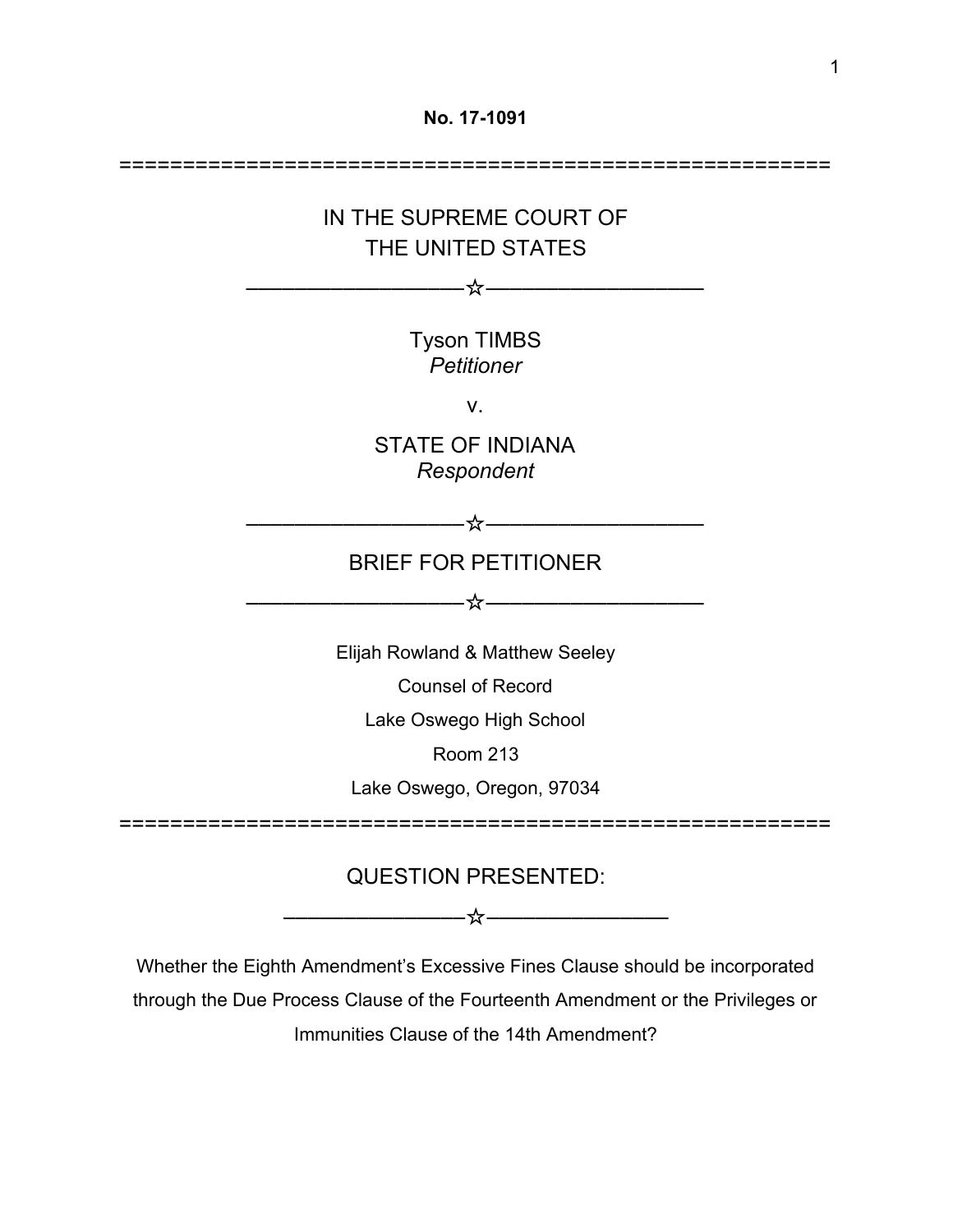# –☆– TABLE OF CONTENTS –☆–

| I. THE TEXT AND INTENT OF THE 14TH AMENDMENT'S PRIVILEGES AND<br>IMMUNITIES CLAUSE ALLOW FOR THE INCORPORATION OF THE BILL OF                                                                                                                                            |  |
|--------------------------------------------------------------------------------------------------------------------------------------------------------------------------------------------------------------------------------------------------------------------------|--|
| II. THE SLAUGHTERHOUSE CASES MISAPPLY CORFIELD V. CORYELL AND<br>FAIL TO RECOGNIZE THAT THE BILL OF RIGHTS ARE PRIVILEGES GRANTED                                                                                                                                        |  |
| III. SLAUGHTERHOUSE DOES NOT DISALLOW INCORPORATION OF THE                                                                                                                                                                                                               |  |
| IV. SINCE THE EXCESSIVE FINES CLAUSE IS A SUBSTANTIVE BILL OF<br>RIGHTS PROTECTION, IT IS INCORPORATED AS A PRIVILEGE OR IMMUNITY OF<br>UNITED STATES CITIZENS; DUE PROCESS DOES NOT APPLY TO THIS CASE<br>AND THE PRECEDENT OF SUBSTANTIVE DUE PROCESS IS NOT BINDING10 |  |
|                                                                                                                                                                                                                                                                          |  |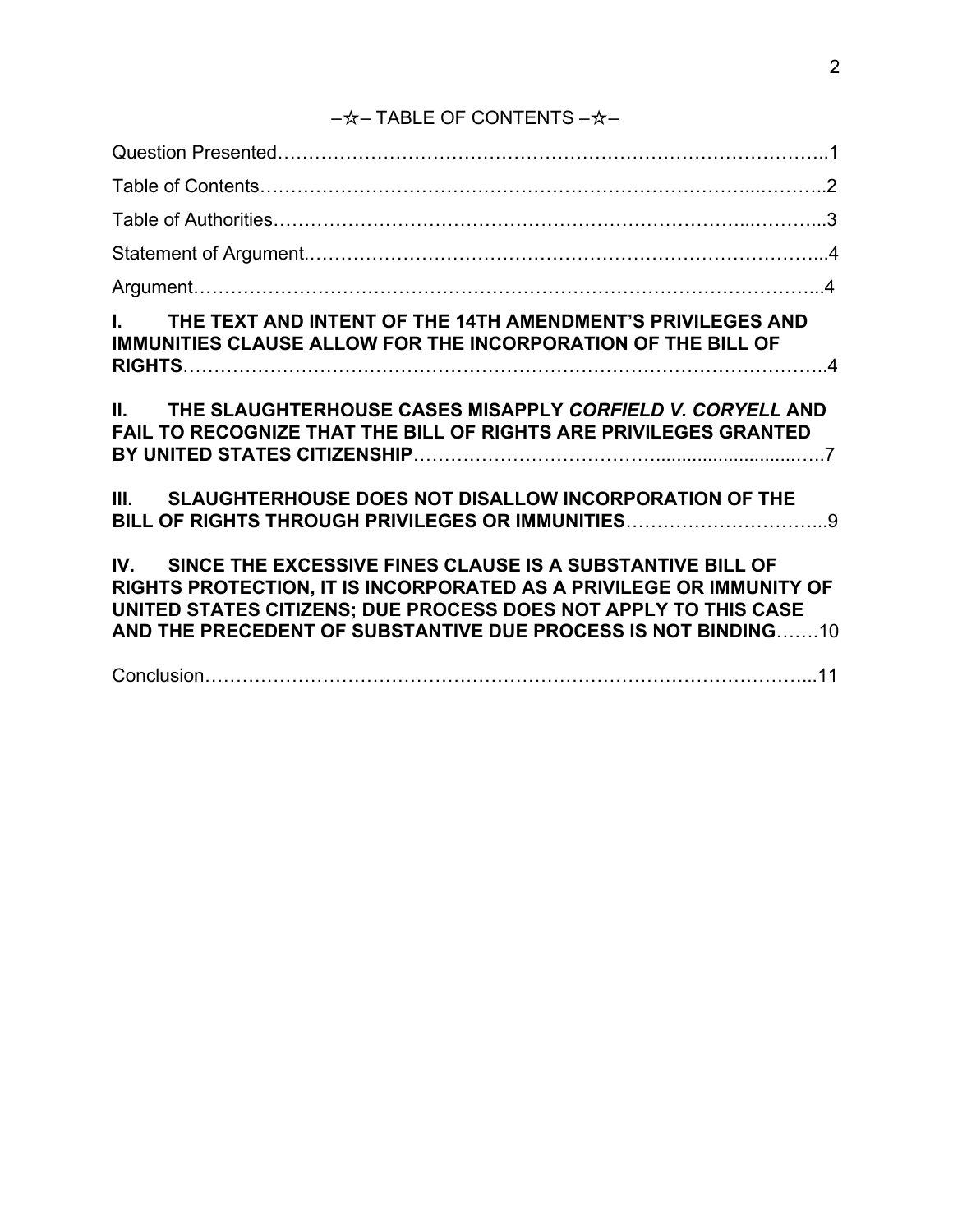## –☆– TABLE OF AUTHORITIES –☆–

### *Cases*

| <b>Other Authorities</b>                                                         |  |
|----------------------------------------------------------------------------------|--|
|                                                                                  |  |
|                                                                                  |  |
|                                                                                  |  |
|                                                                                  |  |
|                                                                                  |  |
|                                                                                  |  |
|                                                                                  |  |
|                                                                                  |  |
| Lash, "The Origins of the Privileges or Immunities Clause, Part I: Privileges or |  |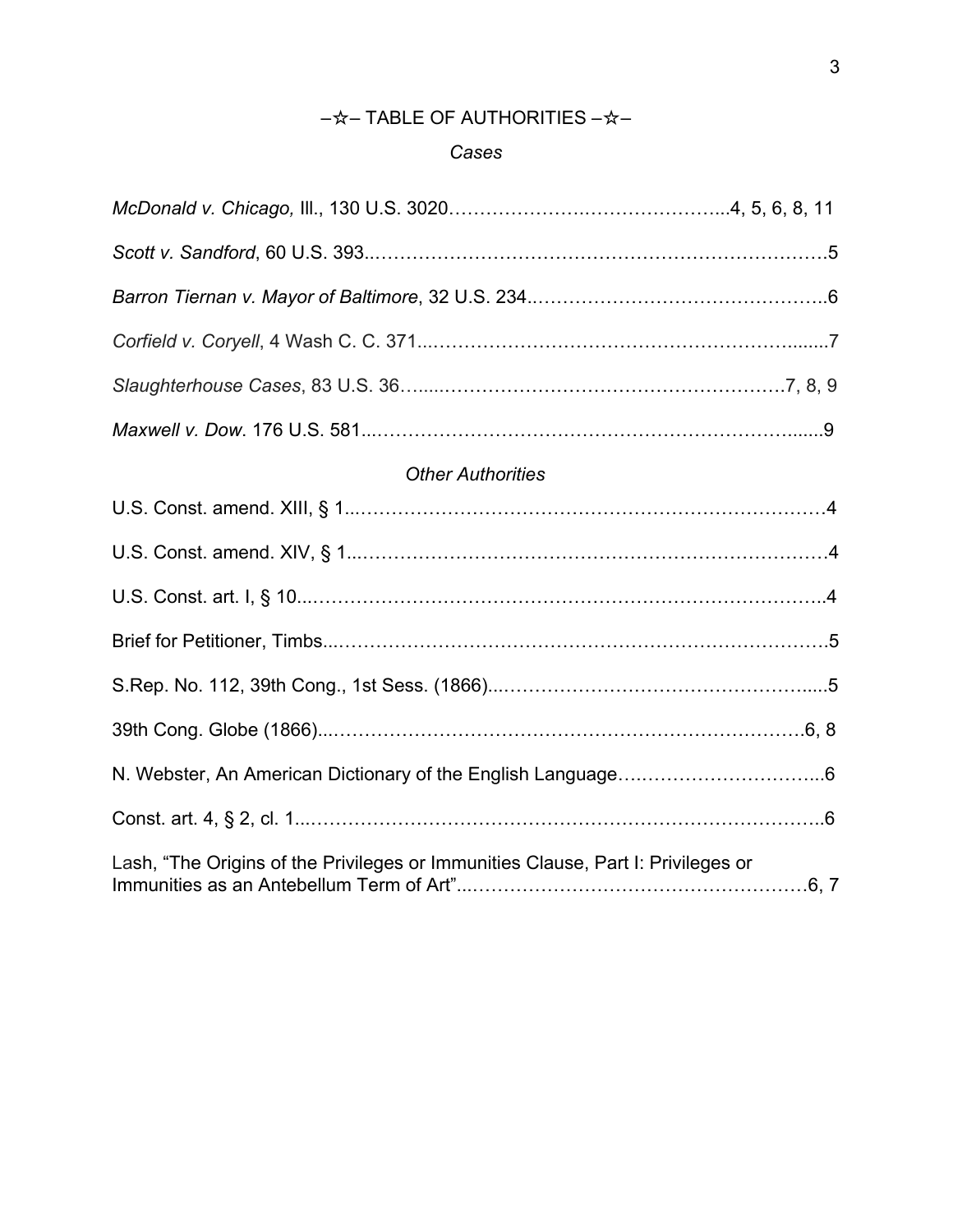#### –☆– STATEMENT OF ARGUMENT –☆–

The Eighth Amendment's Excessive Fines Clause should be incorporated to the states under the Privileges or Immunities Clause of the Fourteenth Amendment. A textual analysis of the Fourteenth Amendment reveals that the Privileges or Immunities Clause restricts state governments from infringing upon substantive rights enumerated in the Bill of Rights, including the Excessive Fines clause of the Eighth Amendment. A historical analysis of the Fourteenth Amendment reveals that the Amendment intended to protect the rights of freedmen against invasion by state governments, incorporating the Bill of Rights to the states through both the Privileges or Immunities Clause and the Due Process Clause. The *Slaughterhouse Cases* have been interpreted to limit incorporation under the Privileges or Immunities Clause, but this interpretation, stemming from cases such as *Maxwell v. Dow*, is incorrect. The *Slaughterhouse Cases*, in fact, allow for incorporation under the Privileges or Immunities Clause. The Due Process Clause of the Fourteenth Amendment should not incorporate the Excessive Fines clause of the Eighth Amendment, because the Excessive Fines clause enumerates a substantive, not procedural, right. The idea of "substantive due process," is, in the words of Justice Clarence Thomas, "a legal fiction." *McDonald v. Chicago,* Ill., 130 U.S. 3020, 3062. The Privileges or Immunities Clause is the proper legal pathway to incorporating substantive rights.

#### –☆– ARGUMENT –☆–

#### **I. THE TEXT AND INTENT OF THE 14TH AMENDMENT'S PRIVILEGES OR IMMUNITIES CLAUSE ALLOW FOR THE INCORPORATION OF THE BILL OF RIGHTS**

The text of the second clause of the Fourteenth Amendment, § 1, "No State shall make or enforce any law which shall abridge the privileges or immunities of citizens of the United States," is phrased such that, setting aside any precedent and taking a strictly textual approach, it may have only one meaning: states have no power to infringe upon the "privileges or immunities" granted to US citizens. U.S. Const. amend. XIV, § 1. The phrase "No State shall" implies a limitation on state power to create law, just as Article 1 of the Constitution states that "No State shall ... pass any Bill of Attainder, ex post facto Law, or Law impairing the Obligation of Contracts." U.S. Const. art. I, § 10. If the Constitution in Article 1 places limitations on state legislation using "No State shall," the use of identical language in the Fourteenth Amendment must operate under the same principle. The incorporation of rights is, at its core, a question of whether or not the federal government has the power to limit state power to create law, specifically law that infringes upon the rights guaranteed by the Bill of Rights. Thus, from a textual standpoint, the question of whether the Privileges or Immunities Clause has the power to incorporate rights comes down to a simple distinction: can the protections of the Bill of Rights—specifically, in this case, can the Excessive Fines clause of the Eighth Amendment—be considered a "privilege or immunity of citizens of the United States"? If so, the text of the Privileges or Immunities Clause proves that the clause has the power to incorporate these protections, the Excessive Fines clause in particular, to the states.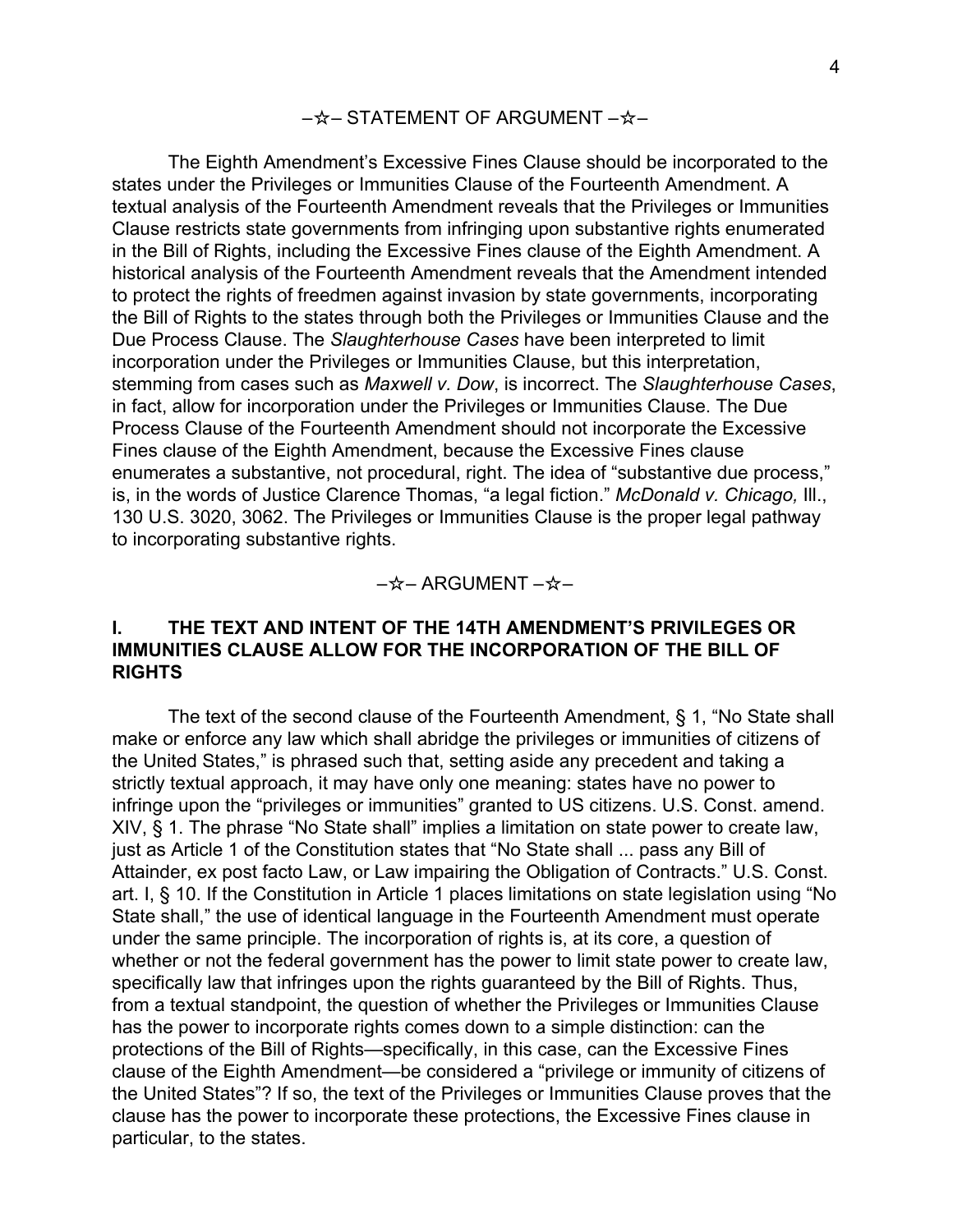How might we determine whether or not the Excessive Fines clause falls under the categorization of "privileges or immunities?" We begin to answer this question by examining the historical background of the phrase, "privileges or immunities," in order to ascertain the intent behind its use and, thus, its meaning.

In the 1860's, the United States experienced the bloodiest conflict ever fought on American soil: the Civil War. The war was "fought principally over the question of slavery." *McDonald v. Chicago,* Ill., 130 U.S. 3020, 3059. After the war's conclusion, the era of Reconstruction began, in which the Southern states, which had seceded from the Union at the beginning of the conflict, were allowed to rejoin the United States. At the same time, however, the United States Congress passed three Amendments to the Constitution -- the Thirteenth, Fourteenth, Fifteenth Amendments -- with the intention of protecting slaves, now freedmen, from persecution by state legislatures.

The Thirteenth Amendment, the first to be ratified, directly combatted the ideologies and institutions which led to the Civil War. It reads, "Neither slavery nor involuntary servitude, except as a punishment for crime whereof the party shall have been duly convicted, shall exist within the United States, or any place subject to their jurisdiction." U.S. Const. amend. XIII, § 1. The Thirteenth Amendment resolved the core conflicts of the Civil War, unequivocally decreeing that slavery shall never exist in the United States ever again.

Yet a ban on slavery could not possibly account for all the myriad of inequalities facing Southern African-Americans. The Southern states, while limited from instituting the practice of slavery, continued to take actions to limit the rights and liberties of the now-freedmen. Relevant to the case at hand, many Southern states used excessive fines to prevent freedmen from attaining the rights of other American citizens: "Economic sanctions were a common feature of the Black Codes, with southern States using fines and forfeitures to subjugate African Americans and protect the status quo." Brief for Petitioner, Timbs 19-20. The *Dred Scott* decision of 1857 was also still relevant, which declared that African-Americans could not be citizens of the United States. *Scott v. Sandford*, 60 U.S. 393, 394 ("A free negro of the African race, whose ancestors were brought to this country and sold as slaves, is not a 'citizen' within the meaning of the Constitution of the United States"). Clearly, a new legal framework was necessary that would protect the rights of the freedmen against the injustices they faced at the hands of the states. This legal framework would come in the form of the Fourteenth Amendment.

In 1866, the Joint Committee on Reconstruction, in determining if and under what circumstance Confederate states should be re-admitted into the Union, advised for the passage of the 14th Amendment in the wake of the substantial civil rights abuses of the states against African-Americans. The Committee found that "adequate security for future peace and safety. . . can only be found in such changes of the organic law as shall determine the *civil rights and privileges* of *all citizens in all parts of the republic*" S.Rep. No. 112, 39th Cong., 1st Sess., p. 15 (1866) (emphasis added). Justice Thomas, in his concurrence to *Chicago v. McDonald,* contextualizes this statement, writing that "At the time of Reconstruction, the terms 'privileges' and 'immunities' had an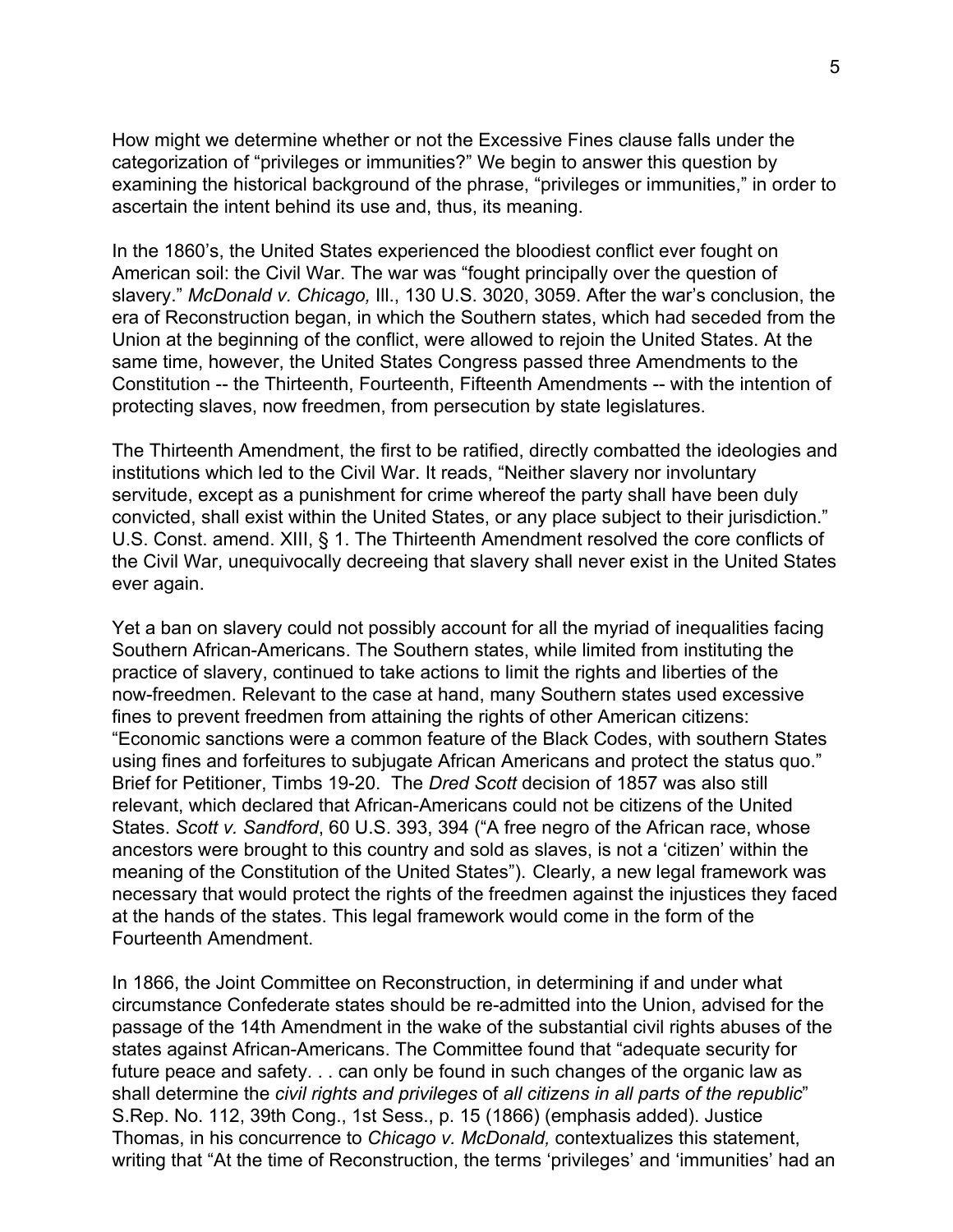established meaning as synonyms for 'rights,' stemming from pre-colonial English law all the way up through pre-Civil War case law. *Id.* 3063. Therefore, the Committee on Reconstruction felt that the rights of all US citizens (which would, of course, include the freedmen under the new Fourteenth Amendment) must be protected from state infringement to ensure "future peace and safety."

It is important to note that at this time, the 1833 case *Barron v. Baltimore* remained an important source of precedent, a case that unequivocally posited that "The constitution was ordained and established… for their own government"—that is, the federal government—"and not for the government of the individual states." *Barron Tiernan v. Mayor of Baltimore*, 32 U.S. 234, 247. In 1866, however, the primary author of the Fourteenth Amendment, John Bingham, laid out a clear vision for a constitutional amendment that would supersede the ruling of *Barron*, an amendment which would serve as, "an express grant of power in Congress to enforce by penal enactment these great canons of the supreme law, securing to all the citizens in every State all the privileges and immunities of citizens…" 39th Cong. Globe 1089-1090 (1866). Further, Senator Jacob Howard, who submitted the final draft of the Fourteenth Amendment, defined its "great object [as to] restrain the power of the States and compel them at all times to respect these great fundamental guarantees." 39th Cong. Globe 2766. A power which the States abused, which historical evidence proves, was the ability to charge "excessive fines;" thus, protecting United States citizens from these federally illegal punishments must have been included in the minds of the drafters of the Fourteenth Amendment.

The public of the Reconstruction Era understood the synonymity of "privileges," "immunities," and "rights." *See* N. Webster, An American Dictionary of the English Language 1140 (defining "right" as "[p]rivilege or immunity granted by authority"). So what type of rights does the phrase, "priviliges or immunities," apply to, and does this include the Excessive Fines clause? To understand this point, it will be helpful to consider the only other instance in which the phrase is used in the Constitution: Article IV. This clause states that "The Citizens of each State shall be entitled to all Privileges and Immunities of Citizens in *the several States*." U.S. Const. art. 4, § 2, cl. 1 (emphasis added). Note that § 1 of the Fourteenth Amendment instead protects "the privileges and immunities of citizens of *the United States*." Id. (emphasis added). The distinction between privileges or immunities of citizens of the *several states* and those of citizens of the *United States* was important. *See* 39th Cong. Globe 1088 (1866) and *Id.* 3072 ("Of particular importance, the first draft [unratified] granted Congress the "power to make all laws . . . necessary and proper to secure" the "citizens of each State all privileges and immunities of *citizens in the several States*," rather than… the privileges or immunities of *citizens of the United States."*) (emphasis added). The distinction was understood by the public of the Antebellum Era. *See* Lash, "The Origins of the Privileges or Immunities Clause, Part I: Privileges or Immunities as an Antebellum Term of Art" ("as of Reconstruction, Article IV's… 'privileges and immunities of citizens in the several states' was broadly understood as providing sojourning citizens equal access to a limited set of state-conferred rights. The 'privileges and immunities of citizens of the United States,' on the other hand, was an accepted term of art which referred to those rights conferred upon United States citizens by the Constitution itself.") We can conclude, then, that the rights conferred by the Fourteenth Amendment's Privileges or Immunities Clause are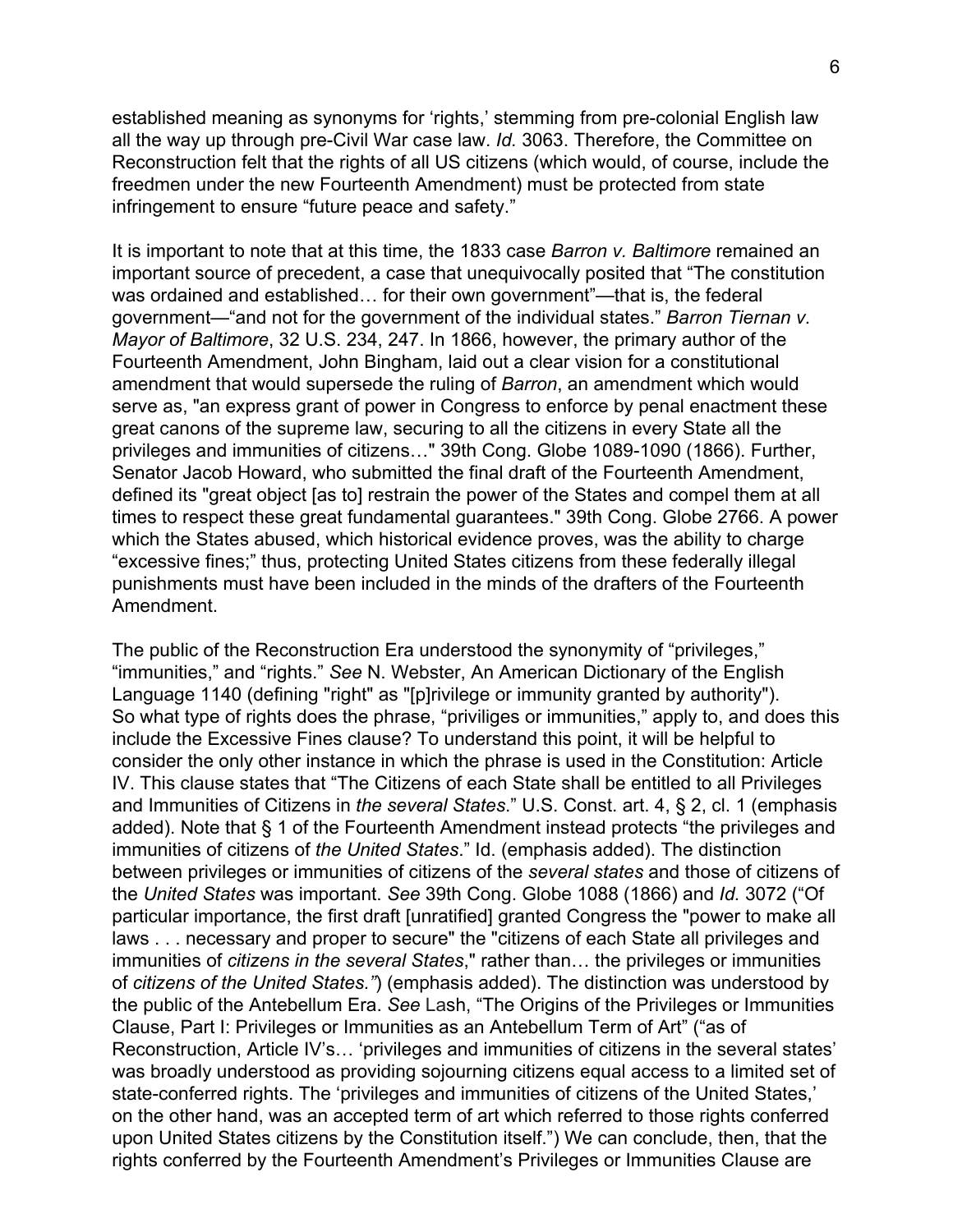those that are enumerated in the Constitution. This, too, aligns with Bingham's statements before the Congress on the purpose of the Fourteenth Amendment: to "secur[e] to all the citizens in every State all the privileges and immunities of citizens" of the United States, those granted by the Constitution. *Id*. 1089-1090.Therefore, the intent of the Fourteenth Amendment was to provide the federal government the power to restrain the states from passing laws that would abridge the protections of United States citizens enumerated in the Constitution; i.e., the protections of the Bill of Rights, and more specifically, the protection against "excessive fines."

### **II. THE SLAUGHTERHOUSE CASES MISAPPLY** *CORFIELD V. CORYELL* **AND FAIL TO RECOGNIZE THAT THE BILL OF RIGHTS ARE PRIVILEGES GRANTED BY UNITED STATES CITIZENSHIP**

We cannot, with a clear conscience, ignore the elephant in the room when it comes to the Privileges or Immunities Clause: the *Slaughterhouse Cases* of 1873. This particular ruling seizes on a turn of phrase in Clause 1 of § 1 of the Fourteenth Amendment, which states that that "All persons born or naturalized in the United States, and subject to the jurisdiction thereof, are citizens of the United States *and of the State wherein they reside*." *Id*. § 1 (emphasis added). The ruling argues that "the distinction between citizenship of the United States and citizenship of a State is clearly recognized and established". *Slaughterhouse Cases*, 83 U.S. 36, 73. Since the Privileges or Immunities Clause protects those rights of "citizens of the United States," the clause only limits State power over federal rights, rather than rights under the jurisdiction of the States. This remains in accordance with the antebellum understanding of the clause.

The *Slaughterhouse* ruling then, however, attempts to define which rights are federal and which are protected by the States, and it is in this line of reasoning which the ruling goes awry. *Slaughterhouse* quotes the 1823 case of *Corfield v. Coryell*, which stated that "the privileges and immunities of citizens of the several States"—that is, rights conferred and protected by the States, in keeping with the antebellum understanding of the phrase, "several states"— "[are] those privileges and immunities which are fundamental; which belong of right to the citizens of all free governments, and which have at all times been enjoyed by citizens of the several States which compose this Union;" *Corfield v. Coryell*, 4 Wash C. C. 371. *Slaughterhouse* consequently argues that "The description, when taken to include others not named, but which are of the same general character, embraces nearly every civil right for the establishment and protection of which organized government is instituted," a conclusion which places an enormous category of rights, including the Bill of Rights, under State and not federal jurisdiction, rendering the Privileges or Immunities Clause inapplicable to those rights. *Slaughterhouse Cases*, 83 U.S. 36, 76.

This cannot possibly be taken as an accurate reading of *Corfield*. The Anti-Federalists, in their calls for a Bill of Rights, argued that without an enumeration of certain fundamental rights, the federal government would become oppressive. Can we, with any sort of confidence, then say that the rights of the first eight amendments "belong of right to the citizens of all free governments?" *Id.* 76. Can we, with any sort of confidence, argue that the Bill of Rights "embraces nearly every civil right for the establishment and protection of which organized government is instituted?" *Id.* 76.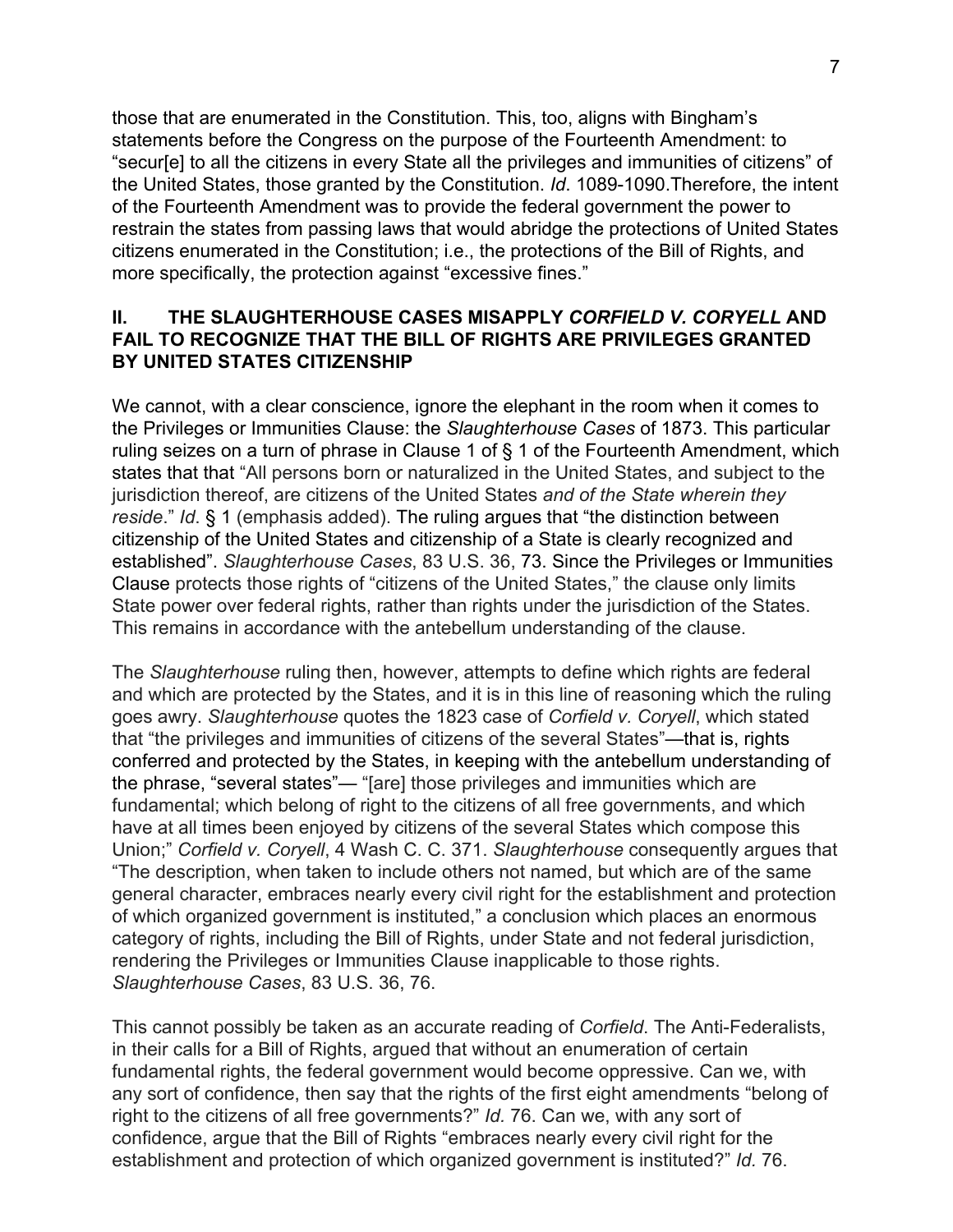Clearly, we cannot, as these rights were added to the Constitution *after* its drafting. If they were fundamental rights, those which *Corfield* and *Slaughterhouse* place under State protection, why would they need to be included in a federal Constitution? The Bill of Rights does not prescribe rights presumed to be "privileges and immunities of citizens of the several States," they prescribe rights presumed to be "privileges and immunities of citizens of the United States," and thus are protected from State infringement by the Fourteenth Amendment.

The Constitution enumerates rights, specifically the Bill of Rights, that are fundamental to our identity as American citizens. If these were evident as rights of "citizens of all free governments," the Bill of Rights would not have been necessary. Justice Thomas, in his concurrence in *Chicago v. McDonald*, extends this idea, noting that, "*Corfield* listed the 'elective franchise' as one of the privileges and immunities of 'citizens of the several states,' yet Congress and the States still found it necessary to adopt the Fifteenth Amendment—which protects '[t]he right of citizens of the United States to vote'—two years after the Fourteenth Amendment's passage." *Id.* 3085. Clearly, the protections enumerated in the Constitution are rights of United States citizens, rather than rights retained under state citizenship. The need to protect these rights is evident in the passage of the Fourteenth Amendment, which was specifically tailored to exert federal authority over the protection rights that fall under its jurisdiction, limiting the power of the States to actively infringe upon the rights of United States citizens.

So, when *Slaughterhouse* asks, "Was it the purpose of the fourteenth amendment, by the simple declaration that no State should make or enforce any law which shall abridge the privileges and immunities of citizens of the United States, to transfer the security and protection of all the civil rights which we have mentioned, from the States to the Federal government," the answer is an unequivocal yes, as Bingham stated when presenting the Amendment to Congress. *Id*. 77. *See* 39th Cong. Globe 1088 (1866) ("to arm the Congress of the United States, by the consent of the people of the United States, with the power to enforce the bill of rights as it stands in the Constitution today"). When *Slaughterhouse* bemoans the idea that the Fourteenth Amendment "radically changes the whole theory of the relations of the State and Federal governments to each other and of both these governments to the people," it omits the fact that to protect the oppressed freedmen of the South, such a radical change was entirely necessary; it would be near-idiotic to fight a bloody Civil War to free the slaves from bondage, then refuse to create laws to protect those newly freed slaves under a fear of the changes being "too radical." *Id.* 78.

We conclude that Slaughterhouse's main argument—that the enumerated rights of the first eight amendments are "fundamental" and "belong of right to the citizens of all free governments," fall under State protection, and as such are not "privileges or immunities of Citizens of the United States"—is fundamentally flawed and should be overturned. *Id.* 77.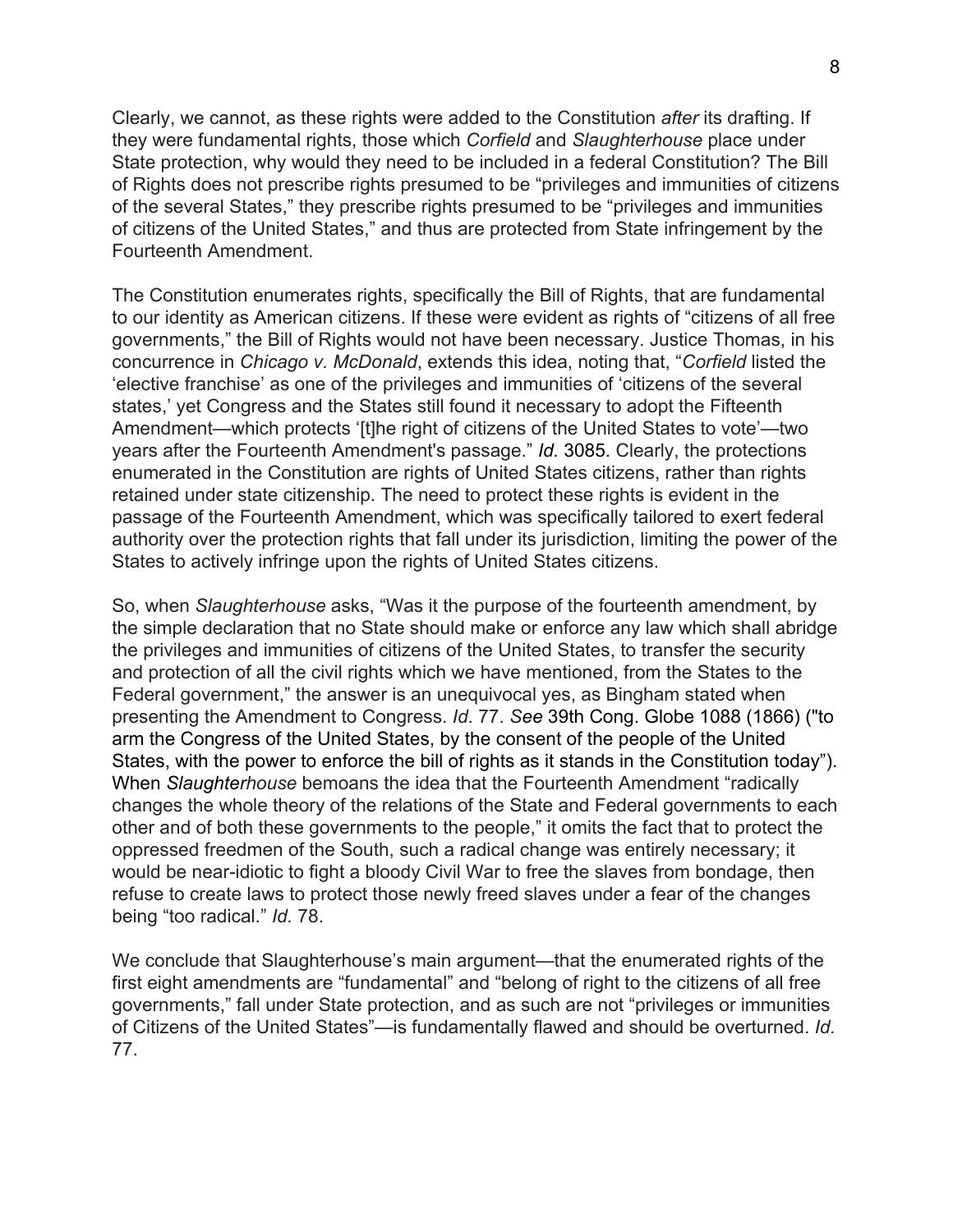#### **III. SLAUGHTERHOUSE DOES NOT DISALLOW INCORPORATION OF THE BILL OF RIGHTS THROUGH PRIVILEGES OR IMMUNITIES**

The *Slaughterhouse Cases* do, however, note that such a limited interpretation of the Privileges or Immunities Clause does not exclude all rights from protection under the clause, and "venture to suggest some which owe their existence to the Federal government, its national character, its Constitution, or its laws." *Id.* 79. The ruling then includes a list of "privilige[s]," noting that "The right to peaceably assemble and petition for redress of grievances, the privilege of the writ of habeas corpus, are rights of the citizen guaranteed by the Federal Constitution," and that "One of these privileges is conferred by the very article under consideration. It is that a citizen of the United States can, of his own volition, become a citizen of any State of the Union by a *bona fide* residence therein, with the same rights as other citizens of that State." *Id.* 79. Thus, the *Slaughterhouse Cases* allow for the possibility of incorporation under the Privileges or Immunities Clause. The ruling even goes as far as to list the rights to peaceably assemble, to petition, and habeas corpus as federal rights that could be considered Privileges or Immunities and incorporated under the Fourteenth Amendment. This is in line with the idea that the Bill of Rights, in some part, expresses rights that "owe their existence to the Federal Constitution," and thus fall under federal jurisdiction.

The idea that *Slaughterhouse* places direct limits on the incorporation of rights under the Privileges or Immunities Clause is, in fact, false. This argument only came into being in 1900, in the case of *Maxwell v. Dow*. In a deceptively simple but consequential remark, the ruling in *Maxwell* states that "a right such as is claimed [in the case in question] was not mentioned" in the *Slaughterhouse* list mentioned above, "and we may suppose it was regarded as pertaining to the State, and not covered by the amendment." *Maxwell v. Dow*. 176 U.S. 581, 591. The ruling argues that the list of rights enumerated in *Slaughterhouse* as potential privileges or immunities protected by the Fourteenth Amendment is an "exhaustive" list; that it catalogs *all* rights that could potentially be enforced under the Privileges or Immunities Clause.

This, in all respects, is completely illogical.The list of rights in the *Slaughterhouse* ruling was never intended to be exhaustive; rather, it was intended to illustrate the type of rights that could fall under the umbrella of Privileges or Immunities. This intent is evident from the wording of the *Slaughterhouse* ruling itself, which states, "we venture to suggest some [privileges and immunities] which owe their existence to the Federal government, its national character, its Constitution, or its laws." *Id.* 79. The use of the words "venture," "suggest," and "some" paint a clear picture of the ruling's intent. The list contains "sugges[tions]" as to rights that could fall under the "privileges or immunities" definition. The list does not contain all such rights, it contains "some" of them. The ruling does not enumerate such rights, making the list a definitive one, it "ventures to suggest" them, a more restrained phrasing that emphasizes the *illustrative* nature of the list.

So, in fact, the *Slaughterhouse Cases* do not forbid the incorporation of the Bill of Rights under the Privileges or Immunities Clause of the Fourteenth Amendment. By including three Bill of Rights protections in its illustrative list of privileges or immunities the *Slaughterhouse Cases* seem to encourage the idea of incorporating some, if not all, of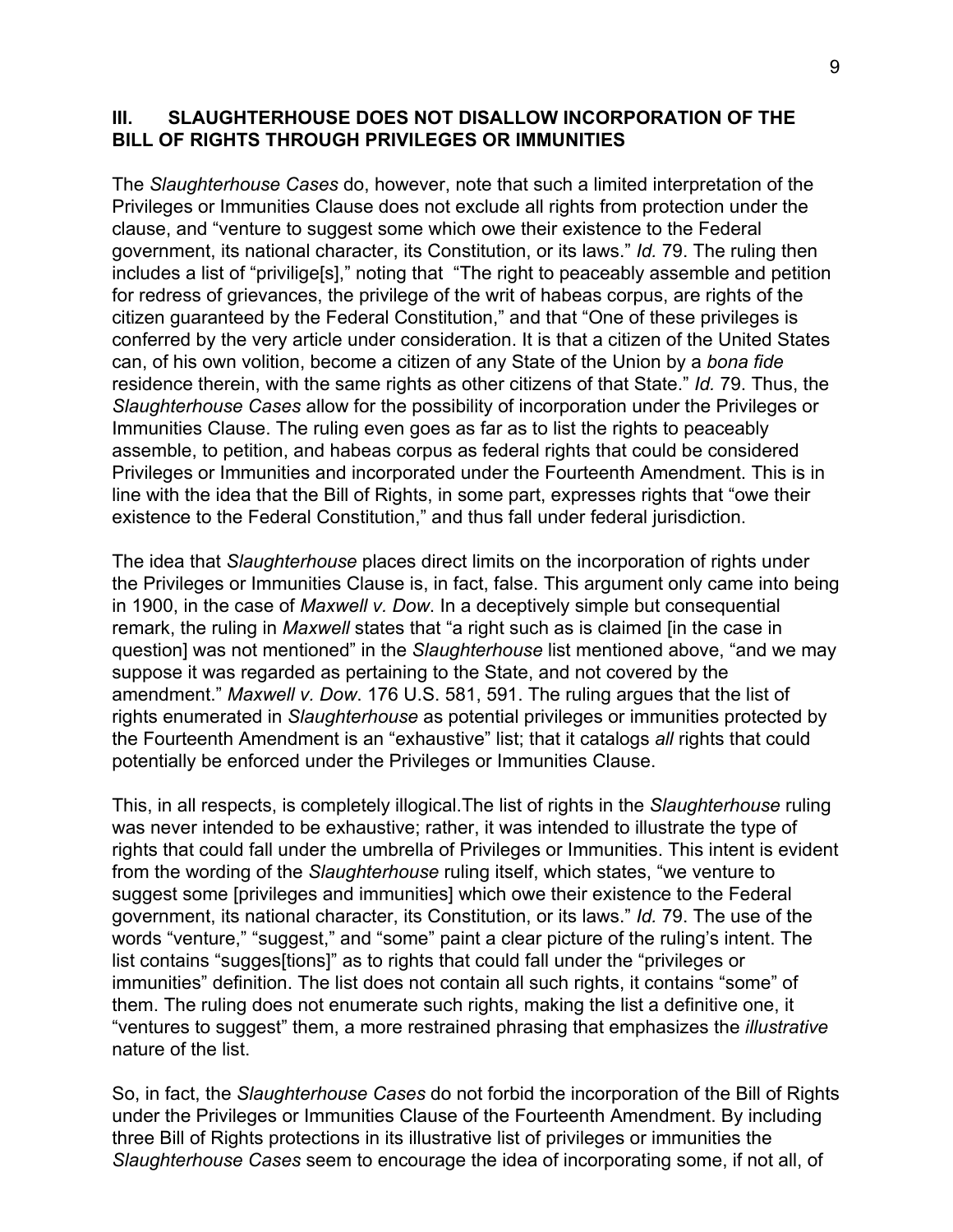the Bill of Rights. The text and the historical intent of the Fourteenth Amendment complete this line of reasoning, leading to the conclusion that the Privileges or Immunities Clause has the authority to incorporate the Bill of Rights, and thus, the Excessive Fines Clause of the Eighth Amendment.

#### **IV. SINCE THE EXCESSIVE FINES CLAUSE IS A SUBSTANTIVE BILL OF RIGHTS PROTECTION, IT IS INCORPORATED AS A PRIVILEGE OR IMMUNITY OF UNITED STATES CITIZENS; DUE PROCESS DOES NOT APPLY TO THIS CASE AND THE PRECEDENT OF SUBSTANTIVE DUE PROCESS IS NOT BINDING**

Having proven that the Privileges or Immunities Clause of the Fourteenth Amendment has the authority to incorporate enumerated federal rights, which includes the Excessive Fines Clause of the Eighth Amendment, our focus now turns to the Due Process Clause of the Fourteenth Amendment, which reads, "nor shall any person be deprived of life, liberty, or property without due process of law." U.S. Const. amend. XIV, § 1. Ever since *Maxwell*, the incorporation of the Bill of Rights has been left to the Due Process Clause. For some rights, this makes sense; for example, the Fifth Amendment's Takings Clause, which reads, "nor shall private property be taken for public use, without just compensation," establishes a legal procedure by which a person may be "deprived of ... property." U.S. Const. amend. V, § 1. *Id*. § 1. Thus, the Due Process Clause applies in this case, and restricts the ability of a State to deprive any person of private property without following the necessary procedure. Rights such as the Takings Clause, which limit governmental power by establishing unavoidable legal procedures that the federal government must follow, are known as procedural rights, and undoubtedly should be incorporated under the Due Process Clause.

We have established, however, that the Privileges or Immunities Clause also has the power to incorporate Bill of Rights protections to the states. Why, then, should it be said that the Eighth Amendment protection against "excessive fines" should be incorporated under the Due Process Clause rather than Privileges or Immunities Clause?

In fact, why should any substantive right be incorporated under the Due Process Clause?

The federal government cannot charge excessive fines as a punishment for a federal crime; the Excessive Fines Clause of the 8th Amendment forbids it. Similarly, there is no admissible process by which the federal government may impose excessive fines as punishment. Note the important difference between this reasoning and the reasoning for applying the Due Process Clause to the Takings Clause of the Fifth Amendment: the Takings Clause establishes an admissible process for taking away private property, and thus allows for "due process of law" before taking action. But if there is no admissible process for a right to be taken away, how could the Due Process Clause possibly apply to the incorporation of the Excessive Fines clause?

The Due Process Clause uses the word "without" to describe the need for due process, but notice that the verb at the beginning of the clause, "be deprived," is never negated. The Due Process Clause only applies to rights that *can* be taken away, rights that *can* "be deprived," as long as due process of law is followed. "Without" the inclusion of the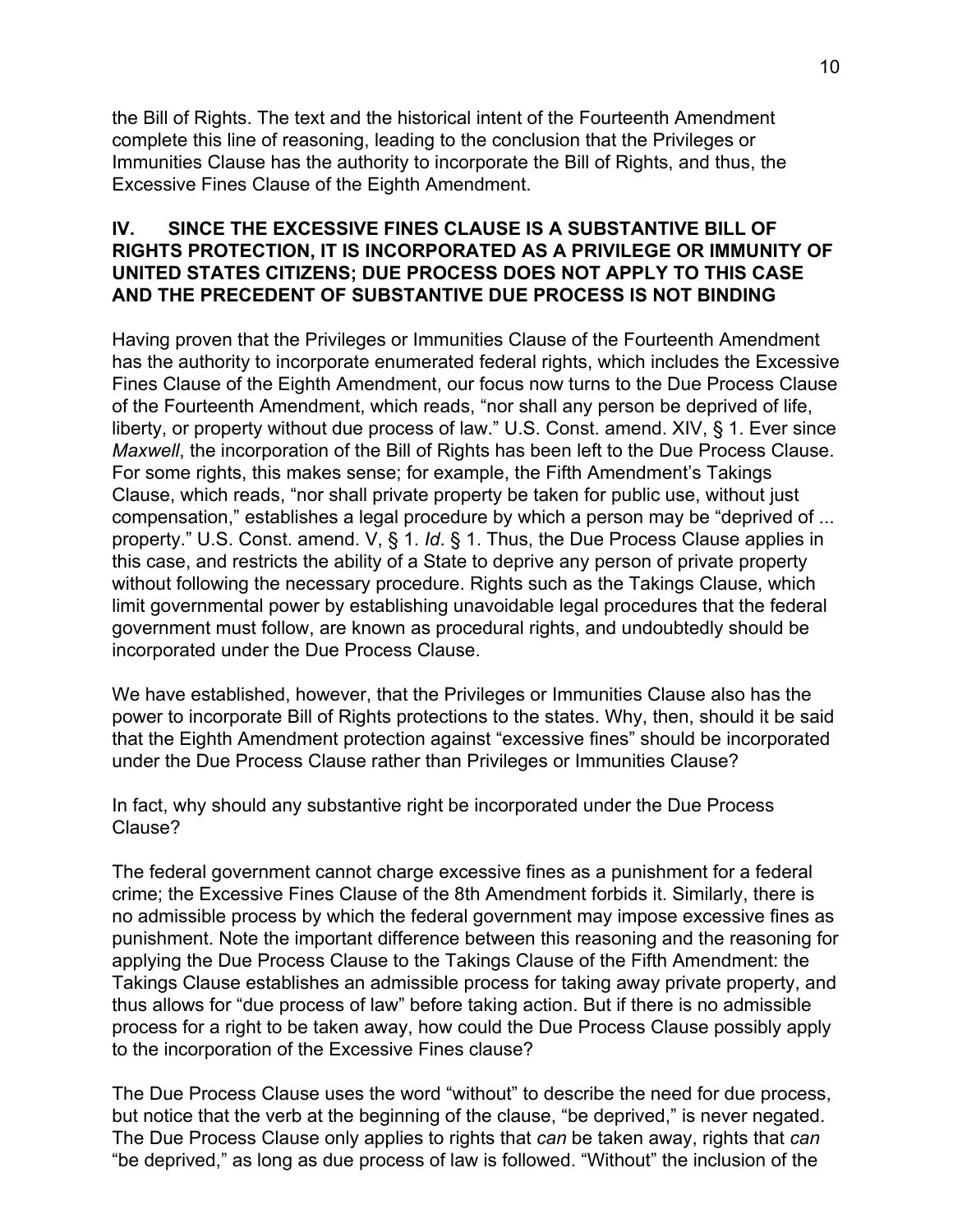legal procedure, the right cannot be deprived, but *with* the inclusion of due process, the right can. Textually, the construction of the due process clause limits its applicability to those rights which contain legal processes that allow for their deprivation.

Substantive rights, of course, do not include legal processes that allow for their deprivation, and thus cannot be considered under the jurisdiction of the Due Process Clause at all. Where do they fall, in terms of jurisdiction? Naturally, under the Privileges or Immunities Clause, which makes no distinction as to the necessity of an admissible legal process for a right to be abridged. The "privileges and immunities of citizens of the United States," including the Excessive Fines clause of the Eighth Amendment, cannot be abridged at all by the federal government, and, via the Privileges and Immunities Clause, are also immune to abridgement by state law.

Ever since *Gitlow v. New York*, which incorporated the First Amendment right to freedom of speech under the Due Process Clause, the Supreme Court has used "substantive due process" to incorporate substantive rights (most recently in *Chicago v. McDonald,* which incorporated the Second Amendment right to bear arms under the Due Process Clause). We acknowledge that there is a large body of common-law precedent to support the idea that this "substantive due process" argument should be used to incorporate the excessive fines clause of the Eighth Amendment, as well, in keeping with the principle of *stare decisis*.

But, as Justice Thomas writes in his concurrence to *Chicago v. McDonald*, "*stare decisis* is only an 'adjunct' of our duty as judges to decide by our best lights what the Constitution means" *McDonald v. Chicago*, Ill., 130 U.S. 3063. Taking a step back, the format and the text of the Fourteenth Amendment suggests a meaning far different from that established by precedent: the Due Process Clause has the power to incorporate *procedural* Bill of Rights protections, while the Privileges or Immunities Clause has the power to incorporate *substantive* Bill of Rights protections. Nowhere in the Constitution exists the idea of "substantive due process," and thus, we declare it, as Justice Thomas did, "a legal fiction." *McDonald v. Chicago*, Ill., 130 U.S. 3062.

Therefore, the Eighth Amendment protection against "excessive fines" falls squarely under the purview of the Privileges or Immunities Clause, and is incorporated to the states under that provision. The Due Process Clause is in no way applicable.

#### –☆– **CONCLUSION** –☆–

In conclusion, the Excessive Fines clause of the Eighth Amendment should be incorporated to the states under the Privileges or Immunities Clause of the Fourteenth Amendment. The text of the Fourteenth Amendment, coupled with the historical context of its passage, make it clear that the Privileges or Immunities Clause incorporates substantive federal rights enumerated in the Bill or Rights, a category which includes the Eighth Amendment's Excessive Fines clause. The *Slaughterhouse Cases* are incorrect in their interpretation that *Corfield v. Coryell* places almost all civil rights under the jurisdiction of the state governments. However, the *Slaughterhouse Cases* do not disallow the incorporation of the Bill of Rights under the Privileges or Immunities Clause; this idea is posited in *Maxwell v. Dow*, a 1900 case that ruled, incorrectly, that a list of